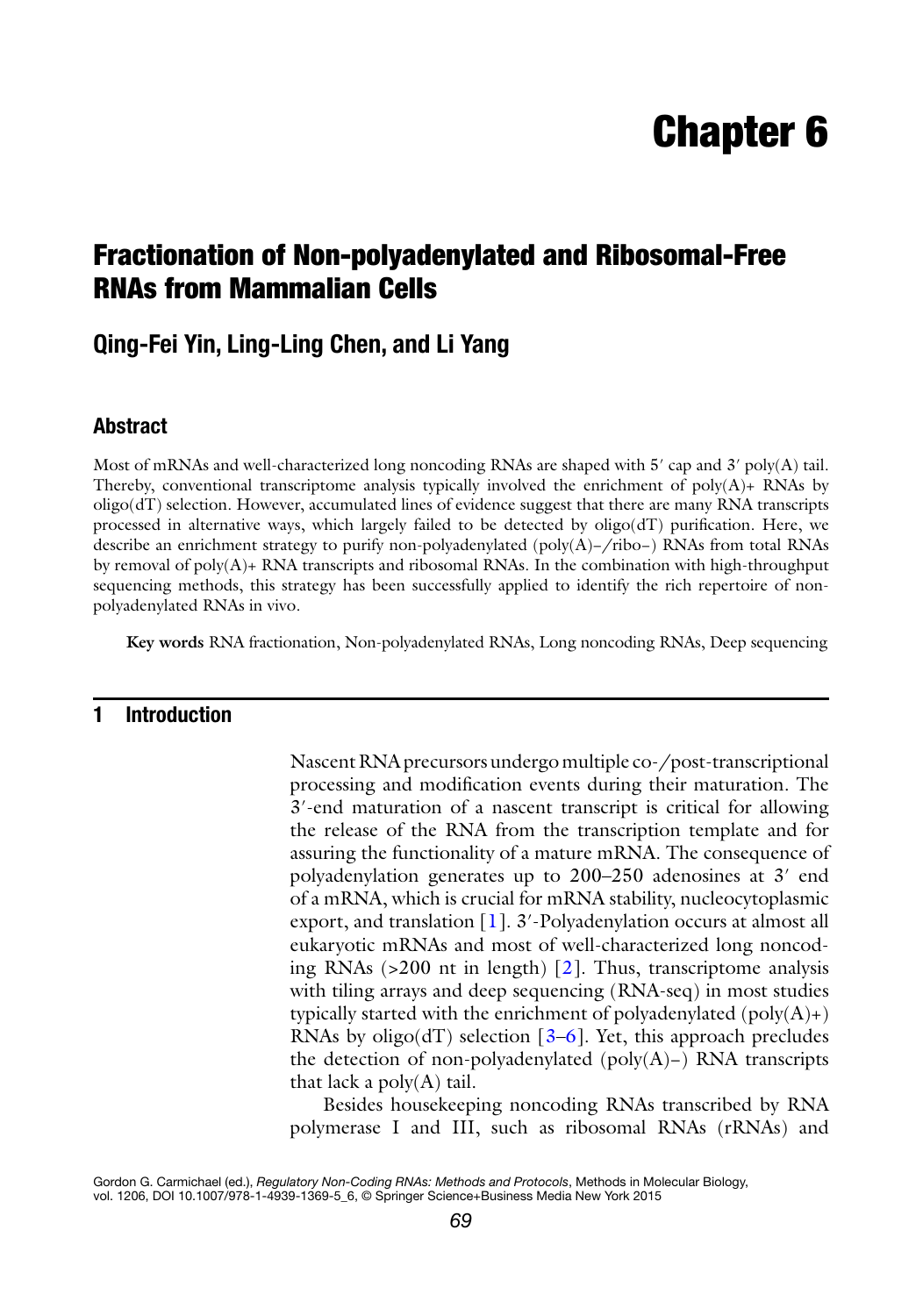other small regulatory RNAs, it is generally believed that replication- dependent histone mRNAs transcribed by RNA polymerase II were the only cellular mRNAs without  $3'$  poly(A) tail in eukaryotes [7]. These replication-dependent histone pre-mRNAs end in an evolutionarily conserved 3′ stem-loop structures, which direct U7 snRNA-mediated 3'-end maturation [7]. Interestingly, recent large-scale transcriptomic studies have suggested mature mRNAs with short poly(A) tails and long noncoding RNAs (lncRNAs) without a poly(A) tail in mammalian cells  $[8-20, 26]$  $[8-20, 26]$  $[8-20, 26]$ . For example, Cheng et al. used tiling arrays to detect polyadenylated and non- polyadenylated RNAs from ten human chromosomes and reported that non-polyadenylated transcripts comprise the major proportion of the transcriptional output of the human genome [ [10](#page-11-0)]. Wu et al. used 454 sequencing to characterize the 3'-end formation of transcripts and identified significant proportion of non-polyadenylated transcripts in HeLa cells [11]. Moreover, some well-characterized lncRNAs *MALAT1* and *MENβ* were also reported to be non-polyadenylated, and processed at their 3' ends by RNase  $P[13, 21]$  $P[13, 21]$  $P[13, 21]$  to generate a stable triple helical structure  $[22, 23]$  $[22, 23]$  $[22, 23]$ . Furthermore, recent studies also revealed that a number of Pol II-transcribed lncRNAs originated from intergenic, enhancer or intron regions can be processed to non-polyadenylated formats in alternative ways  $[14–20, 24]$  $[14–20, 24]$  $[14–20, 24]$ .

Search for novel non-polyadenylated RNAs was hampered by the abundance of ribosomal RNAs, which are highly expressed in cells. In this case, many studies typically performed depletion of ribosomal RNAs before large-scale transcriptomic studies [\[ 11,](#page-11-0) [12,](#page-11-0) [17,](#page-11-0) [18](#page-11-0)]. By comparing ribosome-depleted (ribo−) RNAs, which contain both poly $(A)$ + and poly $(A)$ – transcripts, with oligo $dT$ )selected  $poly(A)$ + RNAs, it has led to the discovery of many new poly(A)− transcripts [\[ 12,](#page-11-0) [25\]](#page-11-0). However, ribosomal depletion only removes abundant ribosomal RNAs, but cannot physically fractionate poly(A)– RNAs from poly(A)+ transcripts, which leads to the difficulty in the direct annotation of poly $(A)$ – RNAs. Recently, an integrated method to separate poly(A)− RNAs from both poly(A)+ RNAs and ribosomal RNAs was applied to obtain a relatively pure population of poly(A)−/ribo− RNAs for high- throughput deep sequencing  $[26]$ , and further studies have revealed many previously un-annotated lncRNAs from introns in humans  $[16, 20]$  $[16, 20]$  $[16, 20]$ . In addition, with the similar strategy for poly(A)− RNAs preparation followed by deep sequencing analyses, additional poly(A)− lncRNAs were broadly detected in various ENCODE cell lines [ [27\]](#page-11-0).

In this chapter, we describe the integrated protocol for poly(A)− RNA separation from both poly(A)+ RNAs and ribosomal RNAs by applying Oligo(dT) separation and RiboMinus depletion. The protocol has been applied in multiple mammalian cell lines which led to the demonstration of non-polyadenylated isoforms of well-characterized lncRNAs and the identification of new classes of lncRNAs.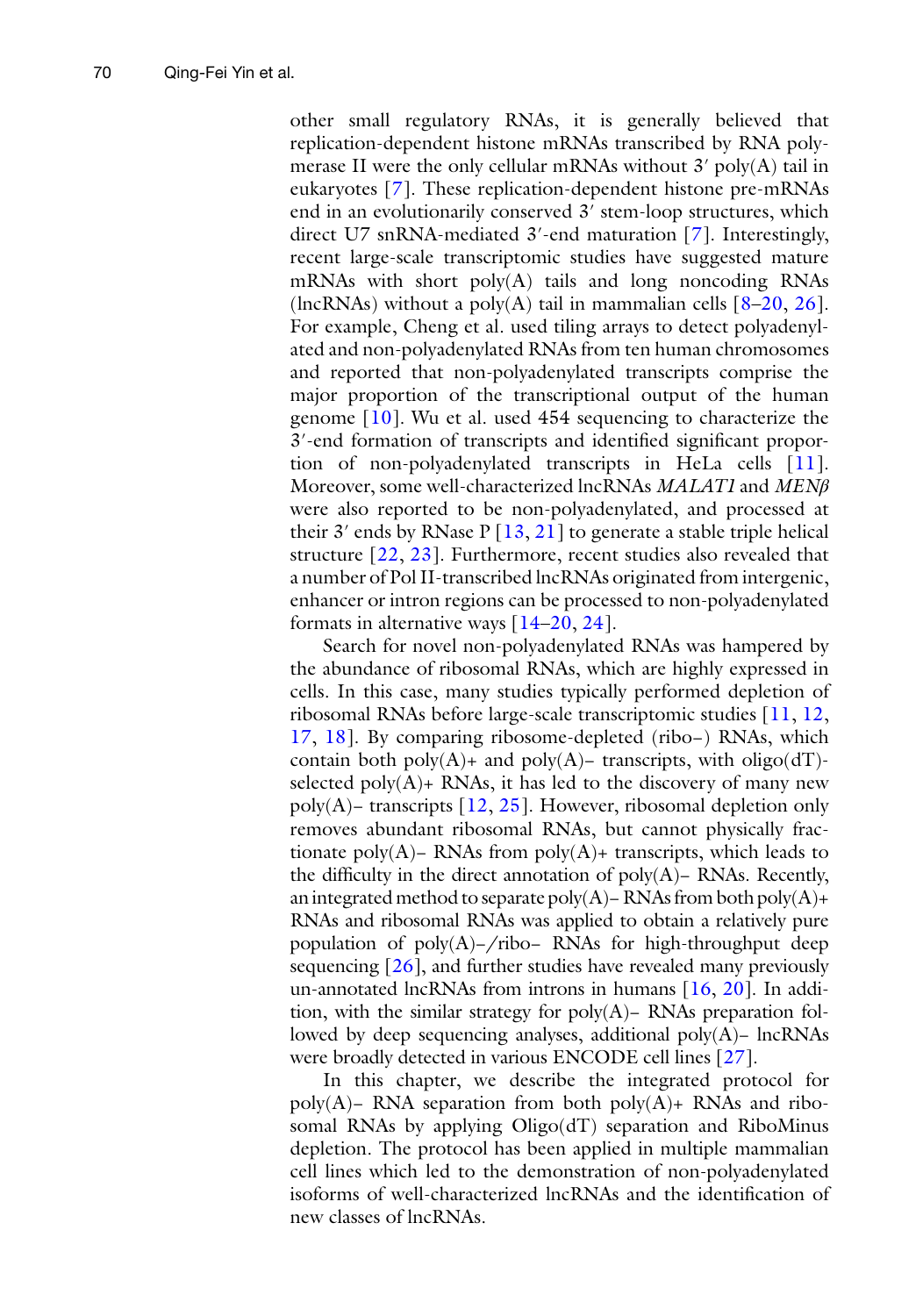## **2 Materials**

|                                                | Solutions are prepared from analytical grade chemicals with deion-<br>ized DEPC water. Sterilized reagents are aliquoted and stored at<br>room temperature for immediate usage or $-20$ °C for long-term<br>storage. Ambion® Non-sticky RNase-free 1.5 ml microcentrifuge<br>tubes are from Invitrogen <sup>™</sup> (catalog number AM12450).<br>MagneSphere® Technology Magnetic Separation Stand (Magnetic<br>stand, twelve-position) is from Promega (catalog number Z5342). |
|------------------------------------------------|---------------------------------------------------------------------------------------------------------------------------------------------------------------------------------------------------------------------------------------------------------------------------------------------------------------------------------------------------------------------------------------------------------------------------------------------------------------------------------|
| 2.1<br><b>Total RNA</b><br><b>Purification</b> | 1. TRIZOL® Reagent: Invitrogen™, catalog number 15596-018.<br>2. Chloroform: Sigma-Aldrich®, catalog number 288306.<br>3. Ambion DNA-free™ kit (RNase-free DNase I): Invitrogen™,<br>catalog number AM1906.                                                                                                                                                                                                                                                                     |
|                                                | 4. DEPC-treated water: add diethylpyrocarbonate (DEPC, Sigma-<br>Aldrich <sup>®</sup> , catalog number $40718$ ) to deionized water to 0.1 %<br>$(v/v)$ . Mix thoroughly and let stand at room temperature over-<br>night and autoclave.                                                                                                                                                                                                                                        |
|                                                | 5. Isopropyl alcohol: Sigma-Aldrich®, catalog number 278475.<br>6. 75 % ethanol $(v/v)$ : transfer 750 ml absolute ethanol to a<br>1,000 ml graduated cylinder and add DEPC-treated water to<br>make up to 1 l. Mix well and aliquot.                                                                                                                                                                                                                                           |
| 2.2 Oligo(dT)<br><b>Selection</b>              | 1. Dynabeads <sup>®</sup> Oligo (dT) <sub>25</sub> beads: Invitrogen <sup>™</sup> , catalog number<br>61002.                                                                                                                                                                                                                                                                                                                                                                    |
|                                                | 2. 4 M LiCl solution: weigh 16.956 g LiCl (Sigma-Aldrich®, cat-<br>alog number L9650-500G) and transfer to a beaker with 50 ml<br>DEPC-treated water. Mix thoroughly and then transfer the<br>solution to 100 ml graduated cylinder. Make up to 100 ml<br>with deionized DEPC water, and filter through a $0.22 \mu m$<br>Millex-GP Syringe Filter Unit (Millipore, catalog number<br>SLGP05010).                                                                               |
|                                                | 3. 1 M Tris-HCl, pH 7.5: weigh 121 g Tris base (Amresco, cata-<br>log number 0497-5KG), and transfer to a beaker with 500 ml<br>deionized DEPC water. Mix well and adjust pH to 7.5 with<br>1 M HCl. Make it up to 1 l with a 1,000 ml graduated cylinder,<br>and filter through a 0.22 µm Millex-GP Syringe Filter Unit.                                                                                                                                                       |
|                                                | 4. 0.5 M EDTA, pH 7.5: weigh 186.1 g Na <sub>2</sub> EDTA $\cdot$ 2H <sub>2</sub> O<br>(Sigma-Aldrich <sup>®</sup> , catalog number $E5134-250G$ ), and transfer<br>to a beaker with 500 ml deionized DEPC water. Mix well and<br>adjust pH to 7.5 with 10 M NaOH. Make it up to 1 l with a<br>1,000 ml graduated cylinder, and filter through a $0.22 \mu m$<br>Millex-GP Syringe Filter Unit.                                                                                 |
|                                                | 5. UltraPure™<br>Invitrogen <sup><math>TM</math></sup> ,<br>Glycogen:<br>catalog<br>number<br>10814-010.                                                                                                                                                                                                                                                                                                                                                                        |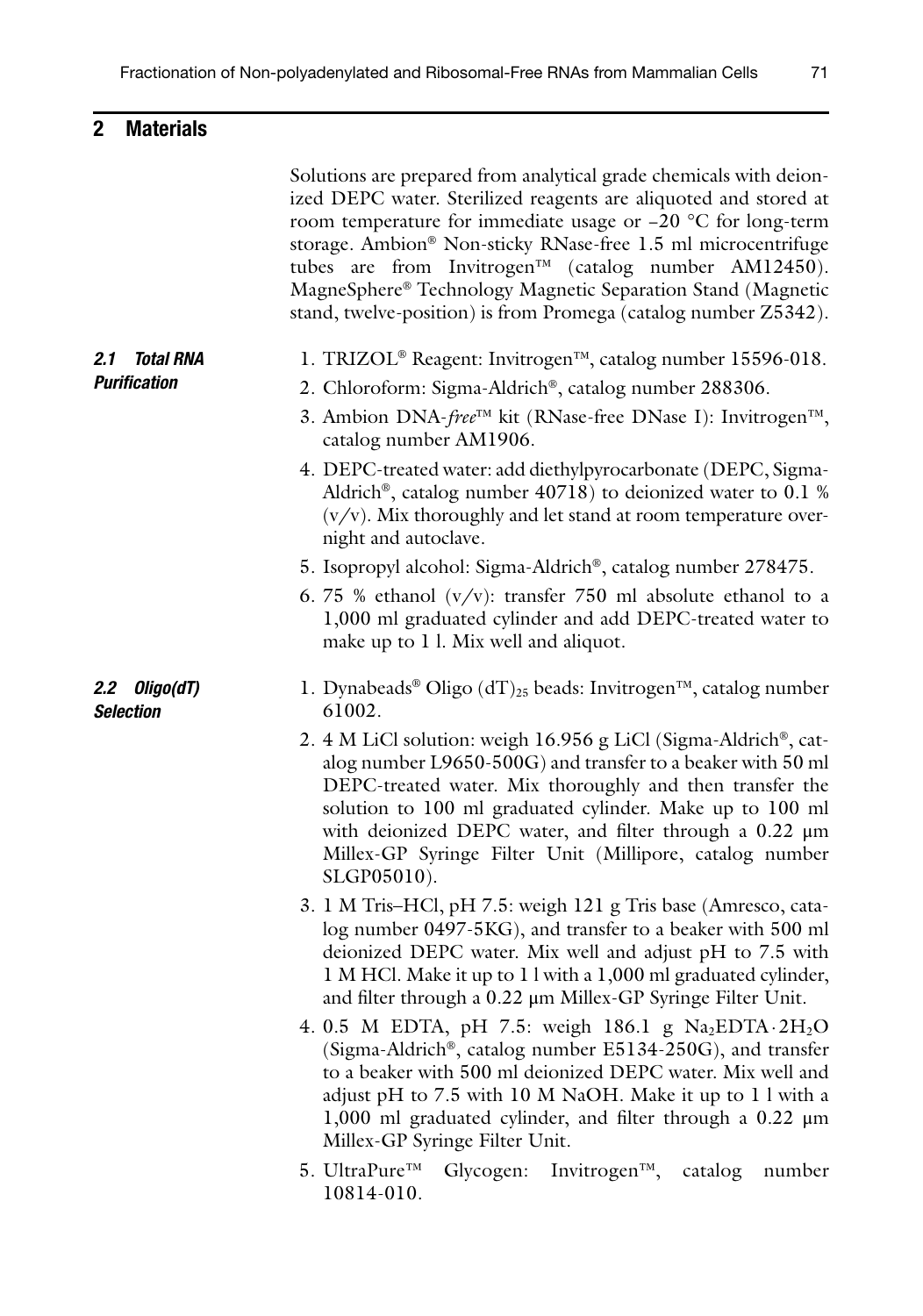#### **3 Methods**

*3.1 Total RNA Preparation and Quality Control*

- 1. Total RNAs from cultured cells are extracted with Invitrogen TRIZOL<sup>®</sup> reagent according to the manufacturer's protocol. Briefly,  $5-10 \times 10^6$  cells are lysed with 1 ml TRIZOL reagent by passing through a pipette, add 0.2 ml of chloroform per 1 ml of TRIZOL reagent for phase separation, add 0.5 ml of isopropyl alcohol per 1 ml of TRIZOL to precipitate RNAs, centrifuge at  $12,000 \times g$  for 15 min at 2–8 °C, wash with 75 % ethanol for twice, and redissolve with DEPC-treated water after air dry.
- 2. RNA quantity and purity is determined by measuring UV absorption with a spectrophotometer. RNA concentration is determined by the OD reading at 260 nm. The value of  $A_{260}/A_{280}$  ratio is used as an indication for RNA purity, acceptable from 1.8 to 2.0. RNA integrity is determined by running a standard agarose gel. RNAs are aliquoted into new 1.5 ml non-sticky RNase-free microcentrifuge tubes, about 5–10 μg per tube and stored at −80 °C for long-term storage ( *see* **Notes 1** and **2**).
- 3. An aliquot RNA sample (5–10 μg) is treated with RNasefree DNase I according to the manufacturer's protocol. After treatment, RNAs are separated with chloroform, precipitated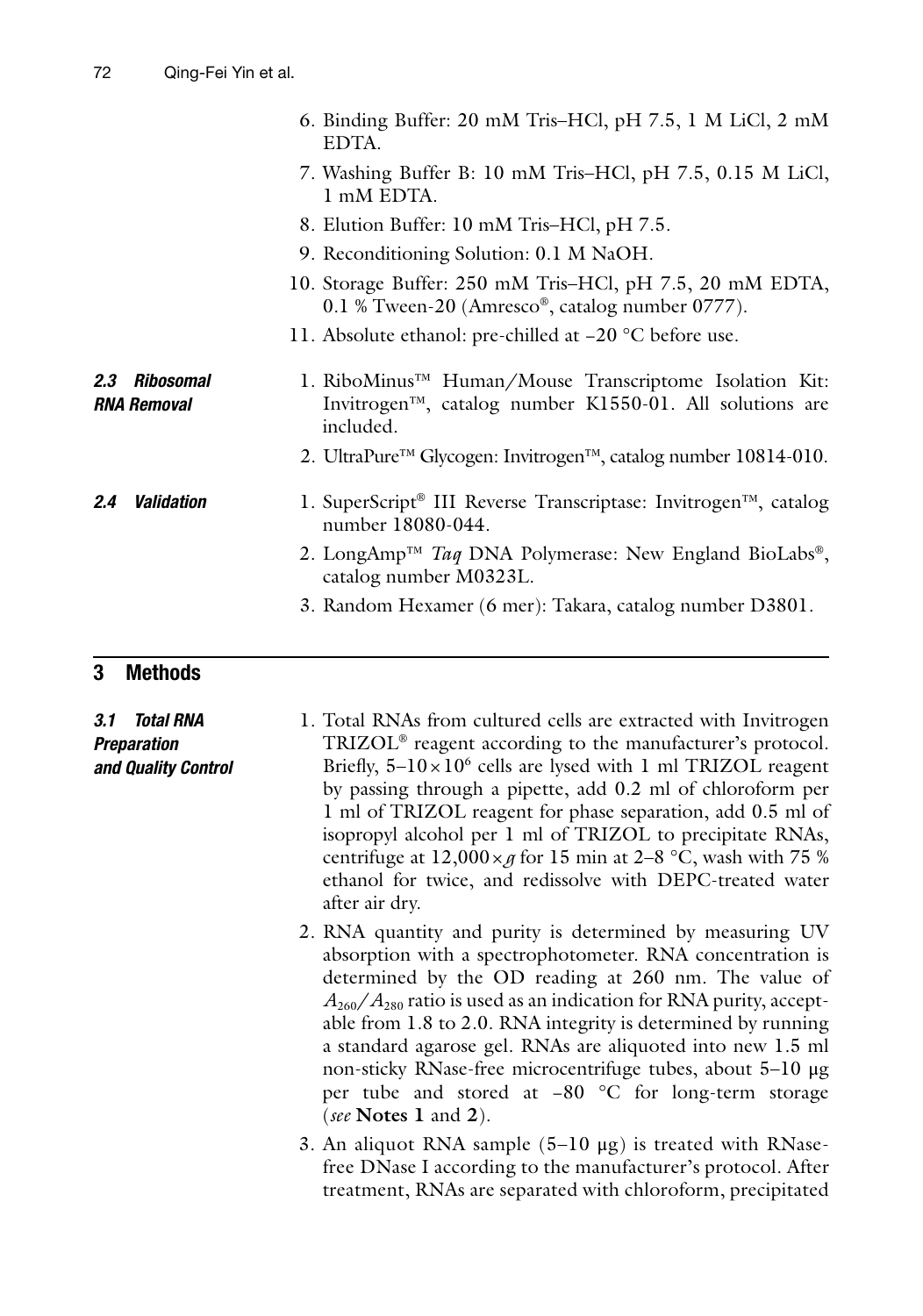with absolute alcohol, washed with 75 % ethanol and resuspended with 20 μl DEPC-treated water. Place the tube on ice before immediate use or −80 °C for long–term storage ( *see* **Notes 1** and **2**).

- 1. Resuspend Dynabeads<sup>®</sup> Oligo  $(dT)_{25}$  beads thoroughly and transfer 200 μl of beads to a 1.5 ml non-sticky RNase-free microcentrifuge tube ( *see* **Note 3**). Place the tube on a magnetic stand for 1–2 min. Dynabeads<sup>®</sup> Oligo (dT)<sub>25</sub> beads (in brown color) will migrate to the side of the tube nearest to the magnetic stand. Carefully remove the supernatant with pipette while the tube remains on the magnetic stand ( *see* **Note 4**).
	- 2. Resuspend beads with 200 μl Binding Buffer and mix gently by pipetting several times ( *see* **Note 5**). Put the tube back on the magnetic stand for 1–2 min. Carefully remove the supernatant with the tube on the magnetic stand ( *see* **Note 4**). Repeat this wash step twice.
	- 3. Resuspend beads in 200 μl Binding Buffer. Aliquot 100 μl of solution with resuspended beads to two of non-sticky RNase- free microcentrifuge tubes and label as #1 and #2, respectively.
	- 4. Add DEPC-treated water to adjust the volume of 5 μg total RNAs to 50 μl. Denature total RNAs by heating in a 65 °C water bath for 5 min, and then immediately place on ice for 2 min.
	- 5. Place tubes #1 and #2 ( **step 3** of Subheading 3.2.1) on magnetic stand for 1–2 min and remove supernatant. Add 50 μl fresh Binding Buffer to resuspend Dynabeads® Oligo  $(dT)_{25}$ beads thoroughly, and leave on a rack before use.
	- 6. Add 50 μl denatured total RNA solution into tube #1. Mix well by vortexing gently for 5 min.
	- 7. Place tube #1 back on magnetic stand for 1–2 min, and carefully transfer 100 μl supernatant to tube #2. Mix tube #2 well by vortexing gently at room temperature for 5 min. Meanwhile, keep tube #1 on ice.
	- 8. Put tube #2 on magnetic stand for 1–2 min, and carefully transfer 100 μl supernatant to a new 1.5 ml RNase-free non-sticky microcentrifuge tube. Add 20 μl 4 M LiCl, 1 μl Glycogen, and 250 μl pre-chilled absolute ethanol to precipitate nonpolyadenylated RNA transcripts (poly(A)- RNAs). Store at −80 °C until use.
	- 9. Add 100 μl Washing Buffer B to tube #1 ( **step 7**), and mix well by pipetting. Place on magnetic stand for 1–2 min and remove supernatant. Repeat this wash step twice. Gently aspirate and discard supernatant.

#### <span id="page-4-0"></span>*3.2 Separation of Non- polyadenylated RNAs from total RNAs*

*3.2.1 Pretreatment of Dynabeads Oligo (dT)*<sub>25</sub>

*3.2.2 Fractionation of Non-polyadenylated RNA Transcripts from Total RNA Sample*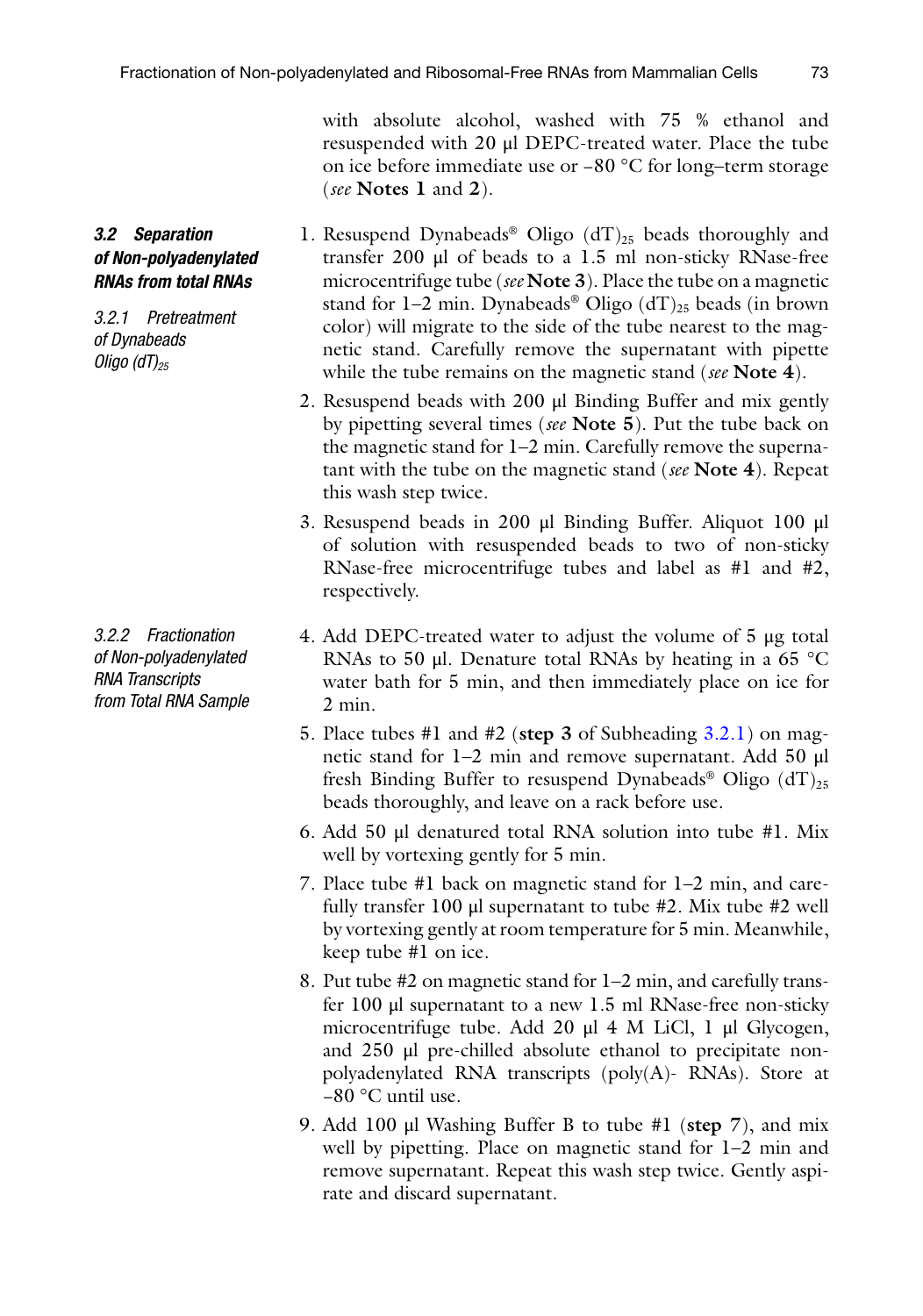*of Dynabeads ® Oligo* 

*(dT) 25 Beads*

*3.3 Ribosomal RNA Removal*

- <span id="page-5-0"></span> 10. Add 22 μl Elution Buffer to tube #1, and heat at 80 °C for 2 min to elute polyadenylated RNAs from Dynabeads<sup>®</sup> Oligo  $(dT)_{25}$  beads. After heating, put tube #1 immediately back on magnetic stand for 1–2 min, and carefully transfer 20 μl supernatant to a new 1.5 ml RNase-free non-sticky 1.5 ml microcentrifuge tube. Do not disturb the beads ( *see* **Note 6**).
- 11. Add ~80 μl Binding Buffer to 20 μl solution with eluted polyadenylated RNAs. Denature at 65 °C for 5 min in water bath or heat block, and then immediately place the tube on ice for 2 min.
- 12. Wash the beads in tube #1 with 200 μl Binding Buffer ( *see* **Note 5**). Place on Magnetic Stand for 1–2 min and remove supernatant ( *see* **Note 4**). Add 100 μl denatured RNA solution from **step 11** into tube #1. Mix well by vortexing gently at RT for 5 min.
- 13. Place tube #1 back on magnetic stand for 1–2 min, and remove supernatant. Repeat this wash step twice. Gently aspirate and discard supernatant.
- 14. Add 22 μl Elution Buffer to tube #1, and heat at 80 °C for 2 min to elute polyadenylated RNAs from Dynabeads® Oligo  $(dT)_{25}$  beads. After heating, put tube #1 immediately back on magnetic stand for 1–2 min, and carefully transfer 20 μl supernatant to a new 1.5 ml RNase-free non-sticky 1.5 ml microcentrifuge tube. Do not disturb the beads ( *see* **Note 6**). Supernatant contains polyadenylated RNA transcripts (poly(A)+ RNAs). Aliquot and store at  $-80$  °C. This is a good stopping point in the process ( *see* **Note 1**).
- 15. Dynabeads Oligo  $(dT)_{25}$  beads are regenerated according to the manufacturer's protocol. Briefly, beads are washed with 200 μl Reconditioning Solution for three times and with 200 μl Storage Buffer until the pH reaches to 8.0. After magnetic separation, recycled beads are resuspended with Storage Buffer and store at 2–8 °C ( *see* **Note 7**). *3.2.3 Regeneration* 
	- 1. Get precipitated poly(A)- RNAs in ethanol from −80 °C ( **step 8** of Subheading [3.2\)](#page-4-0), centrifuge at  $12,000 \times g$  for 15 min at 2–8 °C. Dissolve with 20 μl DEPC-treated water after 75 % ethanol wash and air dry.
		- 2. Resuspend RiboMinus™ Magnetic beads thoroughly and transfer 500 μl of beads to a 1.5 ml non-sticky RNasefree microcentrifuge tube ( *see* **Note 3**). Place the tube on a magnetic stand for 1–2 min. RiboMinus™ Magnetic beads (in brown color) will migrate to the side of the tube nearest to the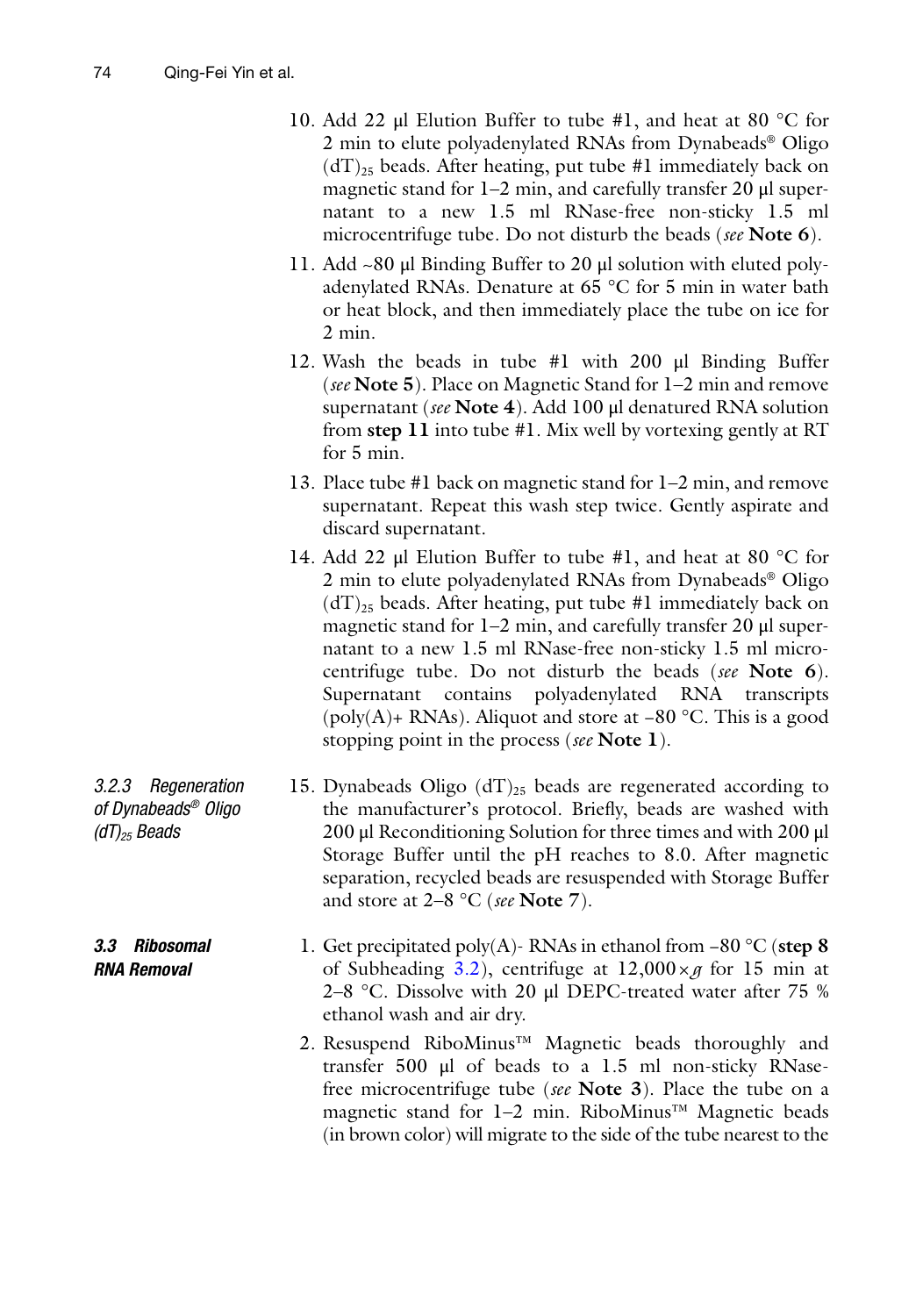<span id="page-6-0"></span>magnetic stand. Carefully remove the supernatant with pipette while the tube remains on the magnetic stand ( *see* **Note 4**).

- 3. Wash RiboMinus™ Magnetic beads with 500 μl DEPC-treated water twice and discard supernatant after magnetic separation ( *see* **Note 5**). Wash with 300 μl Hybridization Buffer once and discard supernatant after magnetic separation ( *see* **Note 4**).
- 4. Resuspend RiboMinus™ Magnetic beads in 400 μl Hybridization Buffer. Aliquot into two RNase-free non-sticky microcentrifuge tubes with 200 μl resuspended beads and label as #A and #B. Incubate beads in a 37 °C water bath before use.
- 5. Mix 20 μl resuspended non-polyadenylated RNA sample, with 8 μl RiboMinus™ Probe (100 pmol/μl) and 300 μl Hybridization Buffer. Incubate at 70 °C for 5 min to denature RNAs. Allow the sample to slowly cool down to 37 °C over a period of 30 min by placing the tube in a 37 °C water bath.
- 6. Transfer ~328 μl of denatured hybridized RNA solution to RiboMinus™ Magnetic beads in tube #A ( **step 4**), and mix well by pipetting. Incubate the tube at 37 °C for 15 min. During incubation, gently mix the contents occasionally (briefly vortex every 3 min).
- 7. Place tube #A on magnetic stand for 1–2 min. At the same time, place tube #B ( **step 4**) on magnetic stand for 1–2 min and discard supernatant before immediate use. Carefully transfer the supernatant from tube #A to tube #B. Incubate tube #B at 37 °C for 15 min, gently mix the contents occasionally by briefly vortexing every 3 min (*see* Note 8).
- 8. Place tube #B on magnetic stand for 1–2 min, and carefully transfer supernatant to 1.5 ml RNase-free microcentrifuge tubes, 260 μl per tube for two tubes. In each tube, add 50 μl 4 M LiCl, 2 μl Glycogen and 625 μl pre-chilled absolute ethanol to precipitate non-polyadenylated ribosomal-free RNA transcripts (termed as "poly(A)−/ribo− RNAs" thereafter). Store at −80 °C until use. This is a good stopping point in the process ( *see* **Note 1**).
- 1. Here, we applied an integrated method for poly(A)-ribo− RNA preparation by depleting  $poly(A)$ + RNAs and then removing ribosomal RNAs, as indicated in Fig. [1.](#page-7-0) A similar strategy was also applied for poly $(A)$ – RNA preparation by removing ribosomal RNAs first and then separating  $poly(A)$ + RNAs ( *see* **Note 9**). *3.4 Validation and Applications*
	- 2. Get precipitation solution with poly(A)–/ribo– RNAs from −80 °C (step 8 of Subheading [3.3\)](#page-5-0), centrifuge at 12,000 × *g* for 15 min at 2–8 °C, wash with 75 % ethanol wash for twice and air dry. Dissolve with 10 μl DEPC-treated water for each tube and combine RNA solution.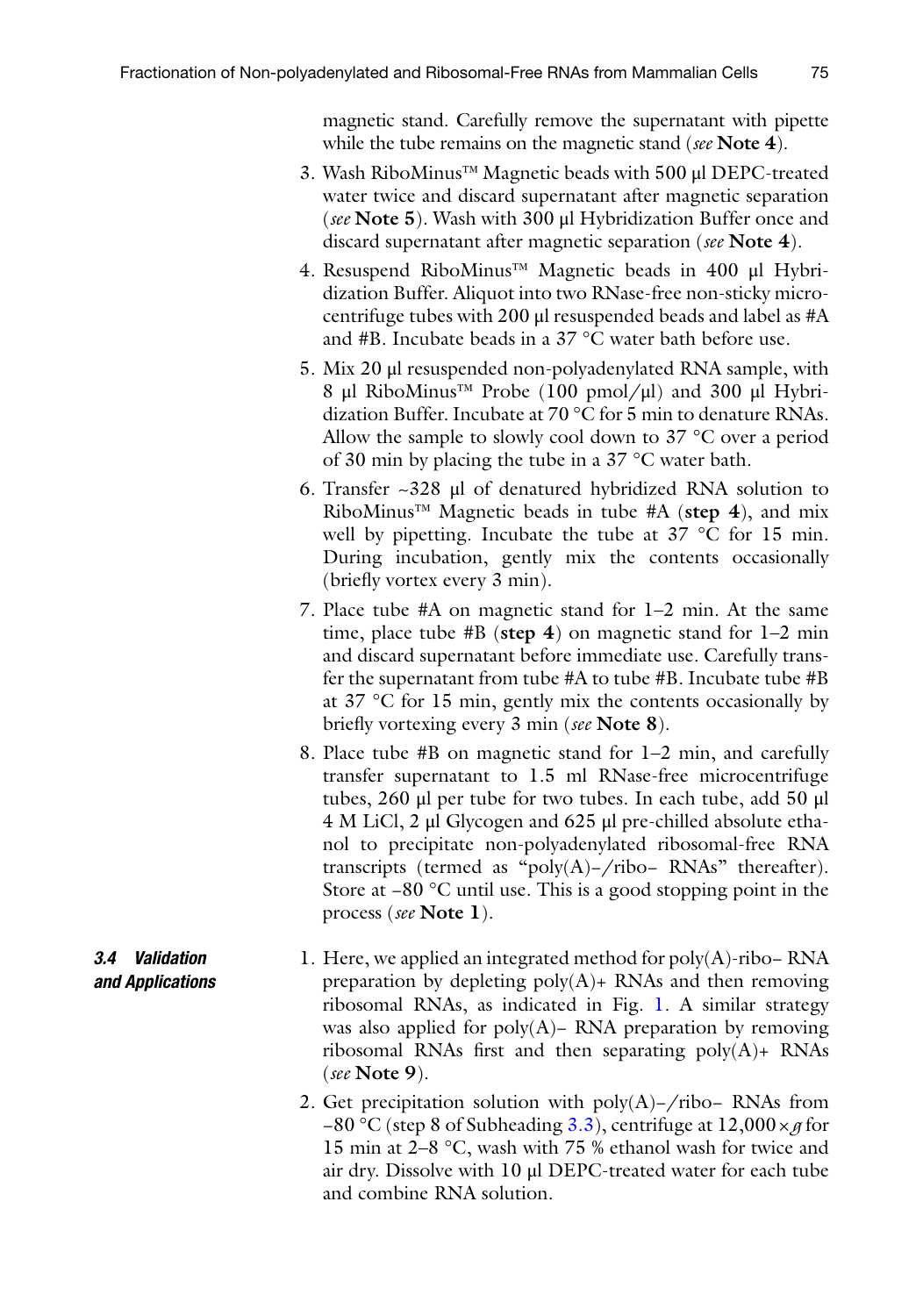<span id="page-7-0"></span>

 **Fig. 1** Diagram of poly(A)−/ribo− RNA preparation. Total RNAs were treated with DNaseI before being subjected to polyadenylated and non-polyadenylated RNA enrichment. See text for details

- 3. For primary quality control, 1–2 μl of polyadenylated  $(poly(A) +$ , **step 14** of Subheading  $3.2$ ) and non-polyadenylated (poly(A)−/ribo−, **step 1** of Subheading [3.4\)](#page-6-0) RNA samples are determined by running a standard agarose gel to examine existence of ribosomal RNA (rRNA) bands. Original total RNAs were also used as control. The 28S and 18S ribosomal RNA bands can be detected from total RNAs, but not in samples from  $poly(A)$ + or  $poly(A)$ −/ribo– RNA samples  $(Fig. 2a) [26]$  $(Fig. 2a) [26]$  $(Fig. 2a) [26]$ .
- 4. For extensive quality control, equal volume of  $poly(A)$ + or poly(A)−/ribo− RNAs from the same preparation are reversed transcribed with random hexamer according to the manufacturer's protocol. PCR amplification is performed according to the manufacturer's protocol with gene-specific primer sets to examine the existence of marker transcripts with  $(poly(A)) + o$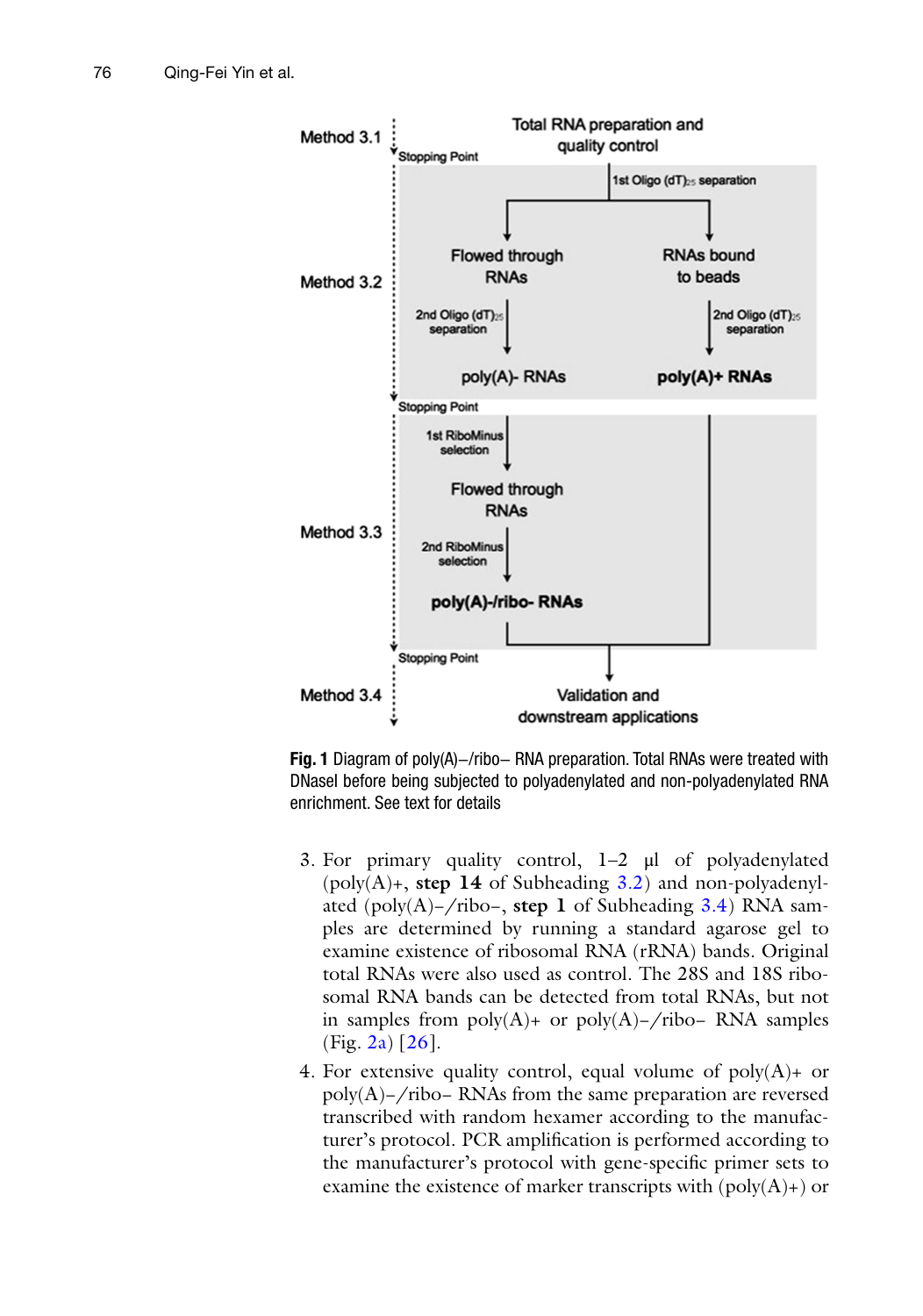<span id="page-8-0"></span>

 **Fig. 2** Validation of poly(A)−/ribo− RNA preparation. ( **a** ) Agarose gel electrophoresis to confirm the poly(A)–/ribo– RNA preparation. Note that 28S and 18S ribosomal RNA bands cannot be detected in samples from both poly(A)+ ( **step 14** of Subheading [3.2](#page-4-0)) and poly(A)–/ribo– RNA samples (step 1 of Subheading 3.4). See text for details. (**b**) RT-PCR validation of selected poly(A)–/ribo– transcripts from two replicates. Semi-quantitative RT-PCR was performed with poly(A)−/ ribo− sample preparations, and RT-PCR in poly(A)+ sample was used as control. RNAs of *rpph1* and *terc* are selected as marker transcripts without polyadenylated tail. RNA of *ubb* is selected as marker transcript with polyadenylated tail

without (poly(A)–/ribo–) polyadenylated tail (Fig. 2b). Equal amount of PCR products is separated on standard agarose gel. RNAs of *rpph1* (forward primer: CTGAGTGCGTCCTGT CACTC and reverse primer: GAGGAGAGTAGTCTGAATT GG) and *terc* (forward primer: TTTCTCGCTGACTTTCAGC and reverse primer: ACTCGCTCCGTTCCTCTTC) are used as marker transcripts without polyadenylated tail [\[ 26](#page-11-0)]. RNA of *ubb* (forward primer: GTGGACGTGGTTGGTGATTG and reverse primer: GCTCCACCTCCAGAGTGATG) is used as marker transcript with polyadenylated tail ( *see* **Note 10**). More maker transcripts and their primer sets for validation can be found in the literature  $[26]$ .

 5. The non-polyadenylated (poly(A)−/ribo−) RNAs can be further applied for many applications, such as RNA-seq. Isolated poly(A)−/ribo− RNA sample can be directly used for library preparation according to the manufacturer's instructions, and then subjected to deep sequencing. RNA-seq reads are mapped to UCSC hg19 human genome annotation with proper aligners (for example, Bowtie [28] or Tophat [29]). For visualization, Bigwig files (.bw) are generated using UCSC bedGraphToBigWig from Bedgraph files, which are generated using genomeCoverageBed\_2.13.3 from Tophat generated.bam or Bowtie generated .sam files. The UCSC browser session with uploaded Bigwig (.bw) track files of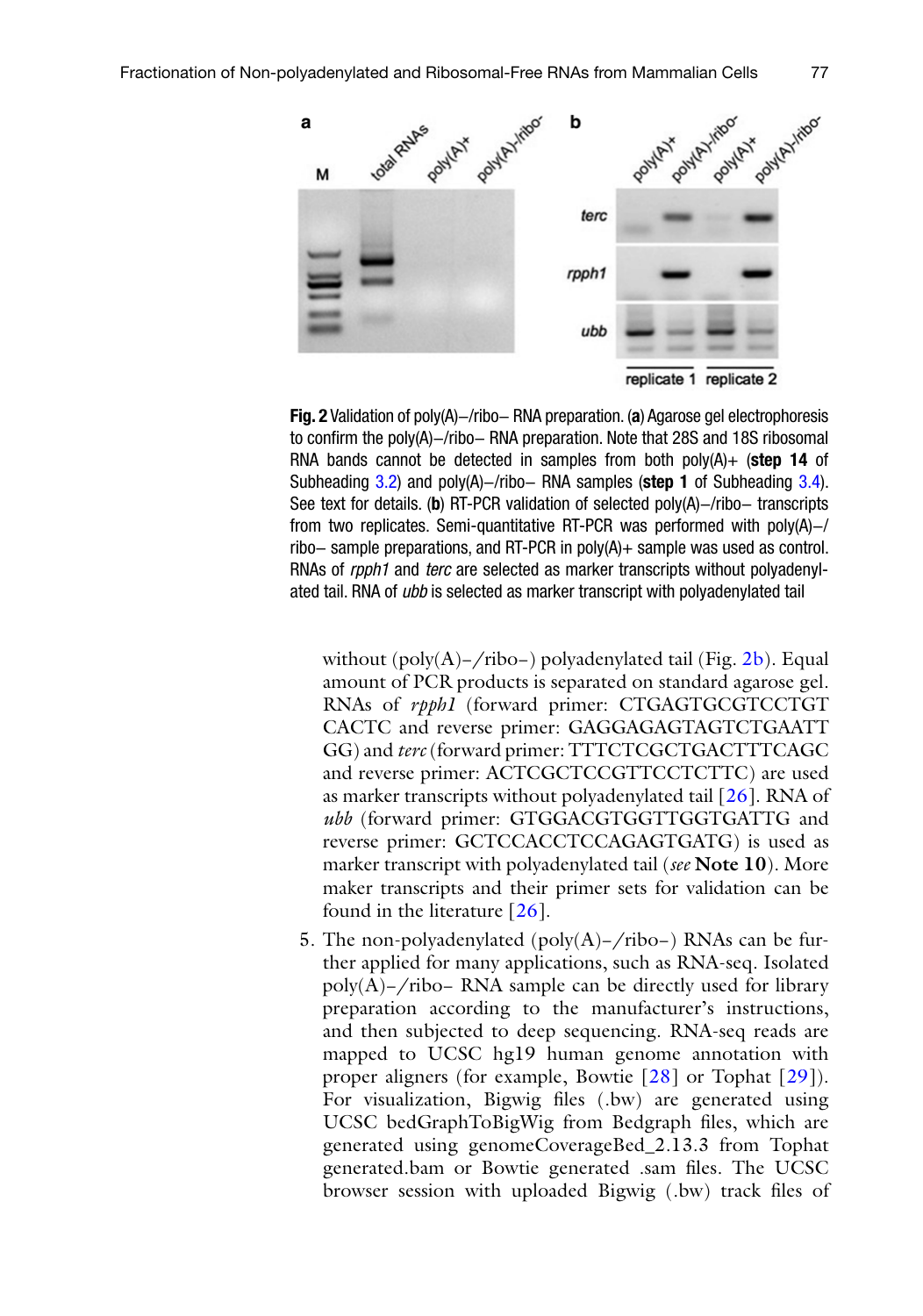

**Fig. 3** An example of long noncoding RNA, *NEAT1*, identified with both poly(A)+ (in *black*, p(A)+ for short) and poly(A)–/ribo– (in *red*, p(A)– for short) RNA-seq signals

p(A)+ (in black) and p(A)−/ribo− (in red) reads can be applied for non-polyadenylated and polyadenylated RNA comparison [16, [20](#page-11-0)]. Long noncoding RNA *NEAT1* was exemplified in this chapter to show its both non- polyadenylated and polyadenylated isoforms. As indicated in Fig. 3, *NEAT1* lncRNA has a short polyadenylated and a long non-polyadenylated isoforms. Note that the short *NEAT1* is expressed in a higher level than the long one does, which is also the case in different cell lines (data not shown).

#### **4 Notes**

- 1. RNA samples/fractionations are recommended to be used immediately for analysis or long-term storage at −80 °C for later usage. The protocol can be safely stopped here.
- 2. Avoid repeated freeze–thaw of RNA samples. If needed, aliquot RNA samples to small vials before long-term storage at −80 °C.
- 3. Before usage, resuspend magnetic beads (including Dynabeads ® Oligo  $dT$ <sub>25</sub> beads in Subheading [3.2](#page-4-0) and RiboMinus<sup>™</sup> Magnetic beads in Subheading [3.3](#page-5-0)) and mix well to obtain a homogeneous dispersion in brown color.
- 4. To separate beads from solution, put the tube back on the magnetic stand for 1–2 min and observe that magnetic beads migrate to the side of the tube nearest the magnetic stand. Carefully aspirate all the supernatants by pipetting with the tube placing on the magnetic stand.
- 5. To resuspend/wash beads, take tubes from the magnetic stand and mix gently by pipetting several times to obtain a homogeneous dispersion.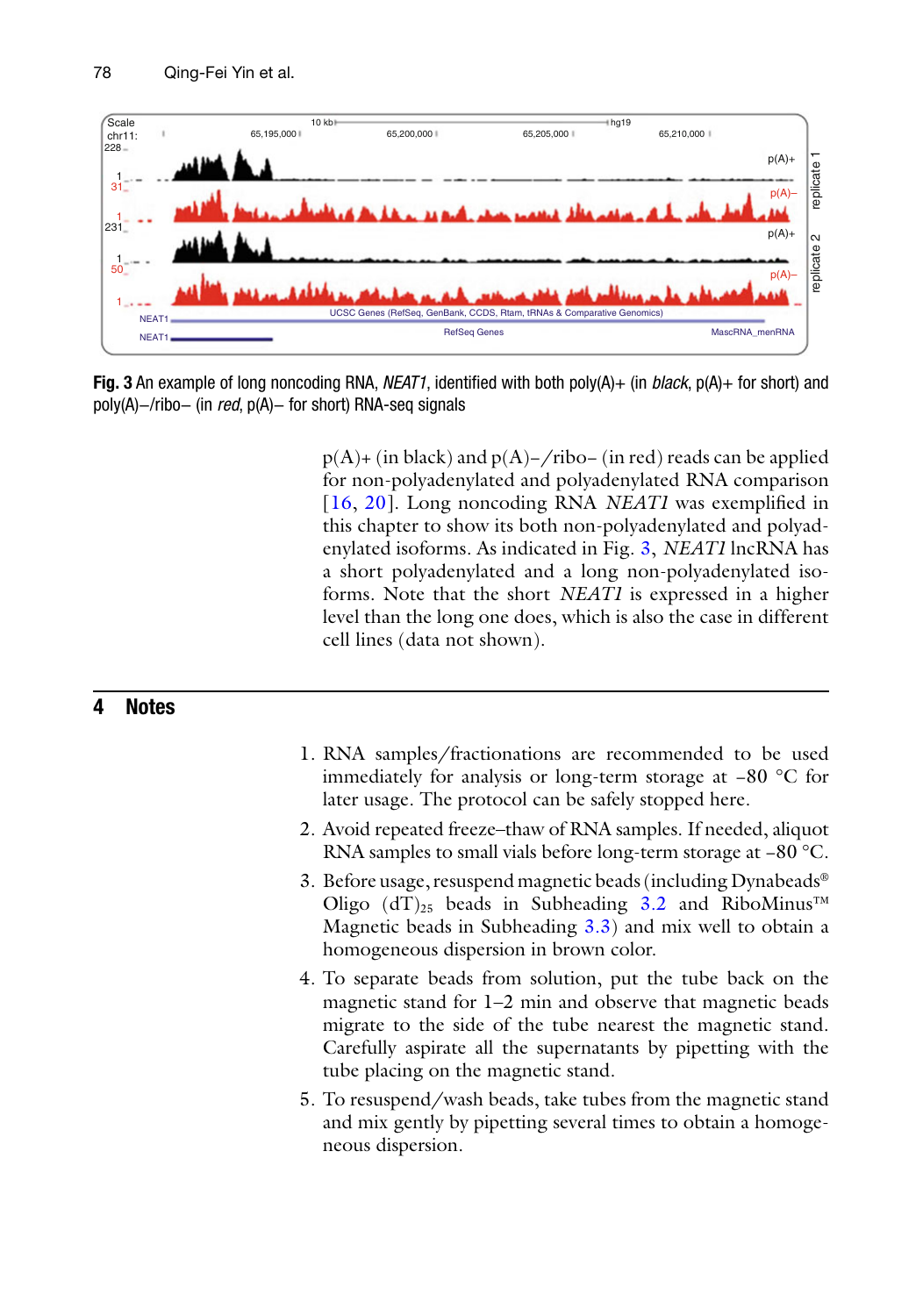- <span id="page-10-0"></span> 6. Add 10 % extra buffer to elute RNAs from beads, and carefully transfer supernatant to a new tube. Do not disturb the magnetic beads.
- 7. Oligo  $dT_{25}$  beads can be reused for several times. To avoid any carryover of RNA between different preparations, the beads should be regenerated by following restrict washing and reconditioning. Do not mix regenerated beads with the original fresh stock.
- 8. For better separation, two cycles of binding can be performed with aliquoted RiboMinus™ Magnetic beads.
- 9. In this protocol, we purify poly(A)–/ribo– RNAs by depleting  $poly(A)$ + RNAs first and then removing ribosomal RNAs. Other researchers also performed ribosomal RNA removal first and then  $poly(A)$ +/poly(A)– separation [27]. We assume that both protocols are sufficient for poly(A)–/ribo– RNA purification. However, since exposed in solution for longer time in the latter protocol, poly(A)+ RNAs may be subjected to partial degradation and hence affect their fractionation from poly(A)− RNAs.
- 10. Many polyadenylated mRNAs, including *ubb*, show weak, but detectable RT-PCR/RT-qPCR signal in non- polyadenylated fractionation. Although we cannot exclude the degradation and/or incomplete separation during sample preparation, accumulated lines of evidences suggest that lots of RNAs exist in bimorphic transcripts, with both polyadenylated and nonpolyadenylated formats, which has been indicated in literatures  $[10-12, 26]$  $[10-12, 26]$  $[10-12, 26]$ .

#### **Acknowledgements**

We are grateful to H.-H. Fang and other lab members for helpful discussion to improve this protocol. This work was supported by grants XDA01010206 and 2012OHTP08 from CAS, and 31271376 and 31271390 from NSFC to LLC and LY.

#### **References**

- 1. Moore MJ, Proudfoot NJ (2009) Pre-mRNA processing reaches back to transcription and ahead to translation. Cell 136:688–700
- 2. Manley JL, Proudfoot NJ, Platt T (1989) RNA 3′-end formation. Genes Dev 3:2218–2244
- 3. Pan Q et al (2008) Deep surveying of alternative splicing complexity in the human transcriptome by high-throughput sequencing. Nat Genet 40:1413–1415
- 4. Wang ET et al (2008) Alternative isoform regulation in human tissue transcriptomes. Nature 456:470–476
- 5. Li JB et al (2009) Genome-wide identification of human RNA editing sites by parallel DNA capturing and sequencing. Science 324: 1210–1213
- 6. Wilhelm BT et al (2008) Dynamic repertoire of a eukaryotic transcriptome surveyed at single-nucleotide resolution. Nature 453: 1239–1243
- 7. Marzluff WF, Wagner EJ, Duronio RJ (2008) Metabolism and regulation of canonical histone mRNAs: life without a poly(A) tail. Nat Rev Genet 9:843–854